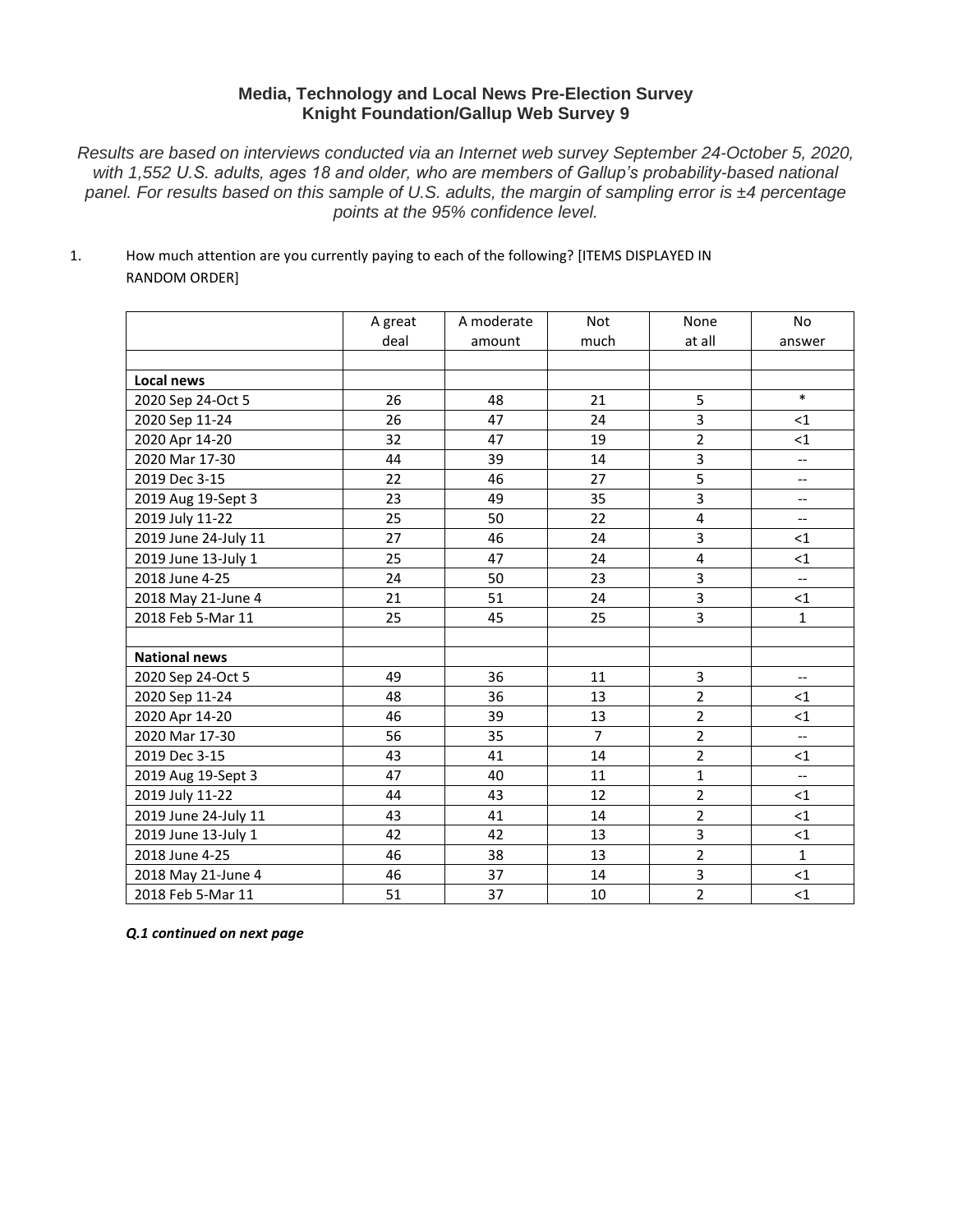# **Q.1 (ATTENTION TO NEWS) CONTINUED**

|                           | A great | A moderate | Not  | None           | No             |
|---------------------------|---------|------------|------|----------------|----------------|
|                           | deal    | amount     | much | at all         | answer         |
|                           |         |            |      |                |                |
| <b>International news</b> |         |            |      |                |                |
| 2020 Sep 24-Oct 5         | 13      | 48         | 33   | 6              | $\ast$         |
| 2020 Sep 11-24            | 12      | 51         | 31   | 5              | $<$ 1          |
| 2020 Apr 14-20            | 19      | 52         | 26   | 4              | $<$ 1          |
| 2020 Mar 17-30            | 32      | 48         | 17   | $\overline{2}$ | $<$ 1          |
| 2019 Dec 3-15             | 15      | 53         | 27   | 4              | <1             |
| 2019 Aug 19-Sept 3        | 21      | 53         | 23   | 3              | $<$ 1          |
| 2019 July 11-22           | 17      | 54         | 26   | 4              | $<$ 1          |
| 2019 June 24-July 11      | 21      | 50         | 25   | 4              | $<$ 1          |
| 2019 June 13-July 1       | 22      | 53         | 22   | 3              |                |
| 2018 June 4-25            | 22      | 53         | 22   | 3              | --             |
| 2018 May 21-June 4        | 24      | 51         | 21   | 4              | $<$ 1          |
| 2018 Feb 5-Mar 11         | 19      | 50         | 26   | 3              | $\overline{2}$ |

2. What is your overall opinion of the news media in the United States today?

|                      | Very      | Somewhat  |         | Somewhat    | Very        | No.          |
|----------------------|-----------|-----------|---------|-------------|-------------|--------------|
|                      | favorable | favorable | Neutral | unfavorable | unfavorable | answer       |
|                      |           |           |         |             |             |              |
| 2020 Sep 24-Oct 5    | 8         | 21        | 15      | 22          | 33          | $<$ 1        |
| 2020 Sep 11-24       | 7         | 23        | 16      | 22          | 31          | $<$ 1        |
| 2020 Apr 14-20       | 12        | 25        | 15      | 21          | 27          |              |
| 2020 Mar 17-30       | 10        | 24        | 18      | 24          | 24          |              |
| 2019 Dec 3-15        | 10        | 23        | 16      | 25          | 25          | $\mathbf{1}$ |
| 2019 Aug 19-Sept 3   | 8         | 24        | 15      | 27          | 26          | $<$ 1        |
| 2019 July 11-22      | 10        | 26        | 16      | 24          | 24          | $\leq$ 1     |
| 2019 June 24-July 11 | 8         | 23        | 14      | 26          | 30          | $<$ 1        |
| 2019 June 13-July 1  | 10        | 23        | 15      | 25          | 26          | $<$ 1        |
| 2018 June 4-25       | 8         | 23        | 14      | 27          | 28          |              |
| 2018 May 21-June 4   | 13        | 24        | 13      | 22          | 29          | $<$ 1        |
| 2018 Feb 5-Mar 11    | 10        | 30        | 14      | 21          | 25          | $<$ 1        |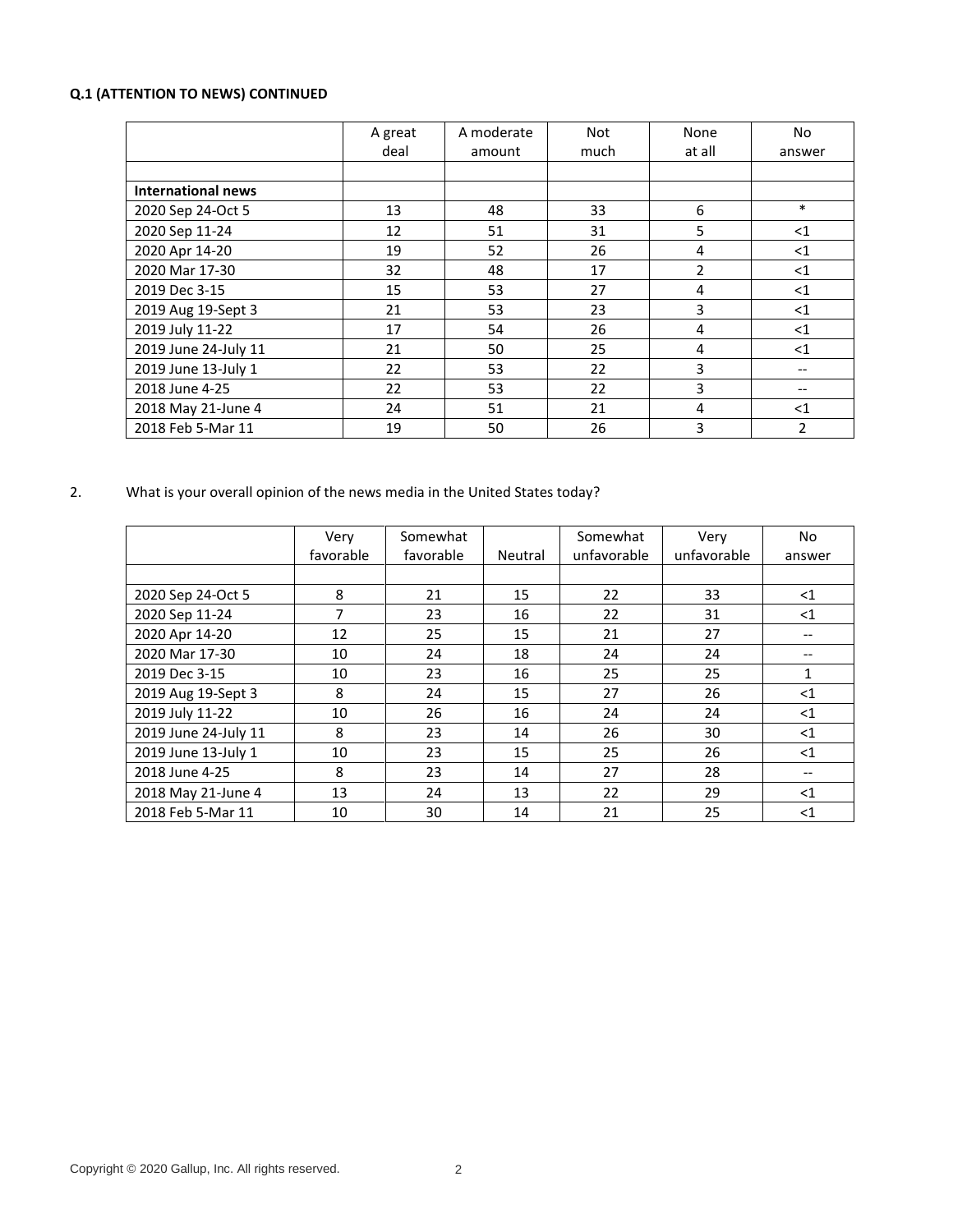3. Next, when you hear the term "the news media," what media outlets, organizations, or people come to mind? [OPEN-ENDED]

|                                             | 2020 Sep 24-Oct 5       |
|---------------------------------------------|-------------------------|
|                                             |                         |
| <b>CNN</b>                                  | 68                      |
| Social media                                | 32                      |
| <b>MSNBC</b>                                | 28                      |
| The New York Times                          | 18                      |
| <b>Fox News</b>                             | 17                      |
| <b>NBC News</b>                             | 17                      |
| <b>ABC News</b>                             | 15                      |
| NPR/National Public Radio                   | 10                      |
| <b>CBS News</b>                             | 9                       |
| The Washington Post                         | 8                       |
| Newspapers (non-specific)                   | 7                       |
| Local television news (non-specific)        | 6                       |
| <b>BBC/British Broadcasting Corporation</b> | 5                       |
| Television (non-specific)                   | $\overline{3}$          |
| AP/Associated Press                         | 3                       |
| Radio (non-specific)                        | $\overline{\mathbf{c}}$ |
| Network news (non-specific)                 | $\overline{2}$          |
| Internet (non-specific)                     | $\overline{2}$          |
| PBS/PBS News Hour                           | $\overline{2}$          |
| <b>OAN/One America News</b>                 | 1                       |
| The Wall Street Journal                     | $\mathbf{1}$            |
| <b>MSN</b>                                  | $\mathbf{1}$            |
| Reuters                                     | 1                       |
| Local news (non-specific)                   | 1                       |
| Facebook                                    | $\mathbf 1$             |
| Google                                      | $\mathbf{1}$            |
| <b>CNBC/CNBC News</b>                       | 1                       |
| The Los Angeles Times                       | $\mathbf{1}$            |
|                                             |                         |
| Other                                       | 19                      |
|                                             |                         |
| No opinion                                  | $<$ 1                   |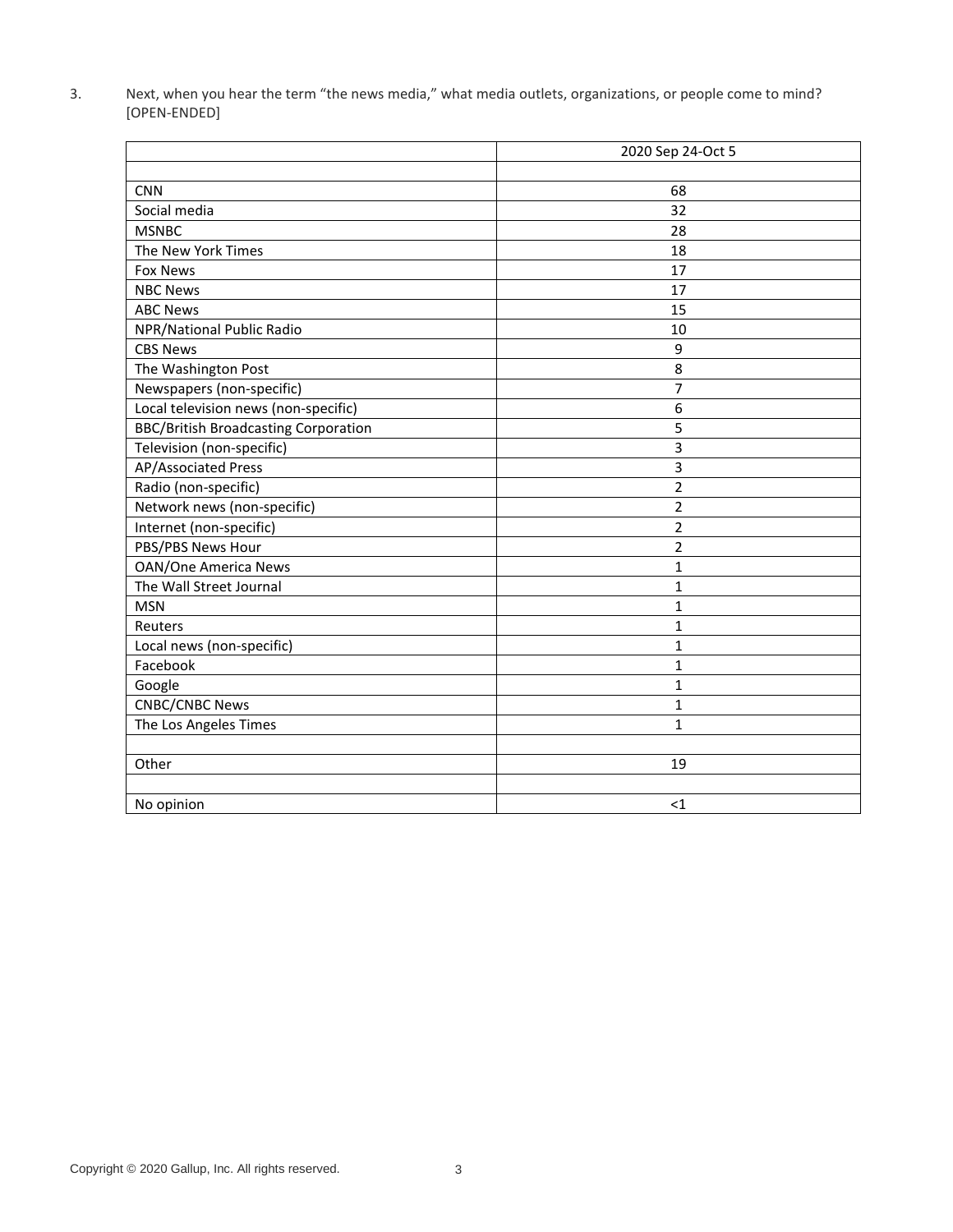4. Please name the top 2-3 news sources you use. Be as specific as possible. [OPEN-ENDED]

| <b>Recent trend</b>             | 2020           | 2020                    | 2020           | 2020                    | 2019           | 2019                    | 2019                     | 2019                     | 2019                     | 2018           |
|---------------------------------|----------------|-------------------------|----------------|-------------------------|----------------|-------------------------|--------------------------|--------------------------|--------------------------|----------------|
|                                 | Sep            | Sep                     | Apr            | Mar                     | <b>Dec</b>     | Aug 19-                 | July                     | June                     | June                     | June           |
|                                 | 24-Oct         | $11 - 24$               | 14-20          | 17-30                   | $3 - 15$       | Sept 3                  | $11 - 22$                | 24-July                  | $13 -$                   | $4 - 25$       |
|                                 | 5              |                         |                |                         |                |                         |                          | 11                       | July                     |                |
|                                 |                |                         |                |                         |                |                         |                          |                          | $\mathbf{1}$             |                |
|                                 |                |                         |                |                         |                |                         |                          |                          |                          |                |
| <b>FOX News</b>                 | 30             | 29                      | 29             | 29                      | 31             | 28                      | 26                       | 30                       | 30                       | 29             |
| <b>CNN</b>                      | 27             | 28                      | 28             | 30                      | 27             | 26                      | 28                       | 29                       | 26                       | 27             |
| NPR/National Public Radio       | 15             | 12                      | 12             | 11                      | 11             | 12                      | 16                       | 11                       | 15                       | 19             |
| The New York Times              | 15             | 12                      | 13             | 11                      | 11             | 12                      | 11                       | 12                       | 10                       | 11             |
| Television (non-specific)       | 14             | 3                       | $\overline{2}$ | $\overline{\mathbf{4}}$ | 4              | 6                       | 5                        | 3                        | $\overline{4}$           | 4              |
| <b>MSNBC</b>                    | 13             | 15                      | 12             | 13                      | 16             | 12                      | 14                       | 12                       | 11                       | 15             |
| <b>NBC News</b>                 | 10             | 8                       | 11             | 9                       | 11             | 12                      | 10                       | 10                       | 13                       | 8              |
| <b>ABC News</b>                 | 10             | 10                      | 11             | 11                      | 10             | 11                      | $\overline{7}$           | 9                        | 10                       | 10             |
| Local newspaper (non-specific)  | 10             | 12                      | 14             | 12                      | 17             | 19                      | 18                       | 17                       | 15                       | 14             |
| The Washington Post             | 9              | $\overline{7}$          | 6              | 6                       | 8              | 7                       | 8                        | $\overline{7}$           | $\overline{7}$           | $\overline{7}$ |
| <b>BBC/British Broadcasting</b> | 8              | 5                       | 9              | $\overline{7}$          | 6              | 8                       | 10                       | 8                        | 5                        | $\overline{7}$ |
| Corporation                     |                |                         |                |                         |                |                         |                          |                          |                          |                |
| <b>CBS News</b>                 | 6              | $\overline{7}$          | 9              | $\overline{7}$          | 9              | 7                       | 8                        | 8                        | 9                        | 8              |
| Internet (non-specific)         | 6              | 10                      | 6              | 8                       | 9              | 11                      | 13                       | 11                       | 12                       | 14             |
| Google                          | 5              | $\overline{\mathbf{4}}$ | 5              | 6                       | 4              | 3                       | 5                        | 4                        | 3                        | 5              |
| AP/Associated Press             | 4              | 4                       | $\overline{2}$ | $\mathbf 1$             | $\mathbf{1}$   | $\mathbf{1}$            | $\overline{2}$           | $\overline{2}$           | $\overline{2}$           | 3              |
| <b>OAN/One America News</b>     | 3              | 3                       | 3              | 1                       | $\overline{2}$ | 2                       | $\mathbf{1}$             | 2                        | $\overline{2}$           | $\overline{2}$ |
| The Wall Street Journal         | 3              | 3                       | $\overline{2}$ | 3                       | 3              | 3                       | $\mathbf{1}$             | $\overline{2}$           | $\overline{2}$           | $\overline{2}$ |
| PBS                             | 3              | $\overline{2}$          | $\overline{2}$ | 4                       | 4              | $\overline{2}$          | 3                        | 1                        | 3                        | 2              |
| Facebook                        | 3              | 4                       | 4              | 3                       | $\overline{2}$ | 4                       | 3                        | 5                        | 3                        | 4              |
| Yahoo                           | 3              | $\overline{2}$          | $\overline{2}$ | 3                       | $\overline{2}$ | 3                       | 3                        | 3                        | $\overline{2}$           | $\overline{2}$ |
| Reuters                         | 3              | $\overline{2}$          | 1              | $\overline{2}$          | $\overline{2}$ | 1                       | 2                        | 1                        | $\overline{2}$           | $\overline{2}$ |
| Local radio (non-specific)      | 3              | 4                       | 4              | 5                       | $\overline{7}$ | 6                       | 5                        | 4                        | 4                        | 5              |
| Twitter                         | $\overline{2}$ | 4                       | 2              | $\overline{2}$          | $\overline{2}$ | 2                       | 3                        | 2                        | 2                        | $\overline{2}$ |
| <b>Apple News</b>               | $\overline{2}$ | $\overline{2}$          | $\overline{2}$ | $\overline{2}$          | $\mathbf{1}$   | 1                       | $\mathbf{1}$             | $\mathbf 1$              | $\overline{2}$           | $\leq$ 1       |
| Daily Wire                      | $\overline{2}$ | $\mathbf{1}$            | $\mathbf{1}$   | $\mathbf 1$             | $\mathbf{1}$   | $\mathbf{1}$            | $\mathbf{1}$             | 2                        | $\mathbf{1}$             | 1              |
| Local Fox Station               | $\overline{2}$ | 3                       | 4              | 3                       | $\overline{2}$ | 3                       | 2                        | 1                        | $\overline{2}$           | 2              |
| Rush Limbaugh                   | $\overline{2}$ | $<$ 1                   | 1              | 1                       | $\mathbf{1}$   | 1                       | 1                        | 1                        | 1                        | 2              |
| Newsmax                         | $\overline{2}$ | $\mathbf{1}$            | $\mathbf{1}$   | 1                       | $\mathbf{1}$   | 1                       | $\overline{\phantom{a}}$ | $\overline{\phantom{a}}$ | $\overline{\phantom{a}}$ | $<$ 1          |
| <b>Breitbart</b>                | 1              | $\overline{2}$          | 1              | 1                       | $\overline{2}$ | 2                       | $\overline{2}$           | $\overline{2}$           | 1                        | 1              |
| Local News program (non-        | $\mathbf{1}$   | 14                      | $\overline{7}$ | 10                      | 11             | 13                      | 12                       | 18                       | 16                       | 16             |
| specific)                       |                |                         |                |                         |                |                         |                          |                          |                          |                |
| Reddit                          | $\mathbf{1}$   | $\overline{2}$          | $\overline{2}$ | $\overline{2}$          | $\mathbf{1}$   | $\overline{2}$          | $\mathbf{1}$             | $\overline{2}$           | $\mathbf{1}$             | $\overline{3}$ |
| Local ABC Station               | $\mathbf{1}$   | 3                       | 6              | 6                       | $\pmb{4}$      | $\overline{\mathbf{4}}$ | 3                        | $\overline{2}$           | 3                        | $\overline{2}$ |
| The Guardian                    | $\mathbf{1}$   | $\mathbf{1}$            | $\mathbf{1}$   | $\overline{2}$          | $\mathbf{1}$   | 1                       | $\mathbf{1}$             | $\mathbf 1$              | $\mathbf{1}$             | $\mathbf{1}$   |
| The Atlantic                    | $\mathbf{1}$   | $\mathbf 1$             | $\mathbf 1$    | $\mathbf{1}$            | ${<}1$         | $\mathbf{1}$            | $\mathbf{1}$             | $\mathbf{1}$             | ${<}1$                   | ${<}1$         |
| The Blaze                       | 1              | $\mathbf 1$             | $\mathbf{1}$   | 1                       | $1\,$          | $\mathbf{1}$            | $\mathbf{1}$             | $\mathbf{1}$             | $\mathbf{1}$             | $\mathbf{1}$   |
| CNBC                            | $\mathbf{1}$   | ${<}1$                  | $\mathbf{1}$   | 1                       | $\mathbf{1}$   | $\mathbf{1}$            | $\mathbf{1}$             | $\mathbf{1}$             | $\mathbf{1}$             | 1              |
| <b>MSN</b>                      | $\mathbf{1}$   | $\overline{2}$          | $\overline{2}$ | $\mathbf{1}$            | $\overline{2}$ | $\mathbf{1}$            | $\overline{2}$           | $\overline{2}$           | $\overline{2}$           | $\mathbf 1$    |
| The Los Angeles Times           | $\mathbf{1}$   | $\mathbf{1}$            | $\mathbf 1$    | $\mathbf{1}$            | $\mathbf{1}$   | $\mathbf{1}$            | $\mathbf{1}$             | ${<}1$                   | 1                        | $\mathbf{1}$   |
| The Young Turks                 | $\mathbf{1}$   | ${<}1$                  | $\mathbf{1}$   | ${<}1$                  | $\mathbf{1}$   | $\mathbf{1}$            | ${<}1$                   | $\mathbf{1}$             | $\mathbf{1}$             | ${<}1$         |
| The Hill                        | $\mathbf{1}$   | <1                      | $\mathbf 1$    | ${<}1$                  | $\mathbf{1}$   | $\mathbf 1$             | ${<}1$                   | ${<}1$                   | ${<}1$                   | $<$ 1          |
| Politico                        | $\mathbf{1}$   | $\mathbf{1}$            | $\mathbf{1}$   | $\mathbf{1}$            | $\mathbf{1}$   | $\mathbf{1}$            | $\mathbf{1}$             | $\mathbf{1}$             | $\mathbf{1}$             | <1             |
| YouTube                         | 1              | $\overline{2}$          | $\overline{2}$ | $\overline{2}$          | $1\,$          | $\mathbf{1}$            | $\mathbf{1}$             | $\overline{2}$           | $\mathbf 2$              | $\mathbf{1}$   |
| Local NBC Station               | $\mathbf 1$    | $\mathbf 2$             | $\overline{7}$ | 6                       | $\overline{3}$ | 5                       | $\mathbf{3}$             | $\overline{2}$           | $\overline{\mathbf{3}}$  | $\overline{4}$ |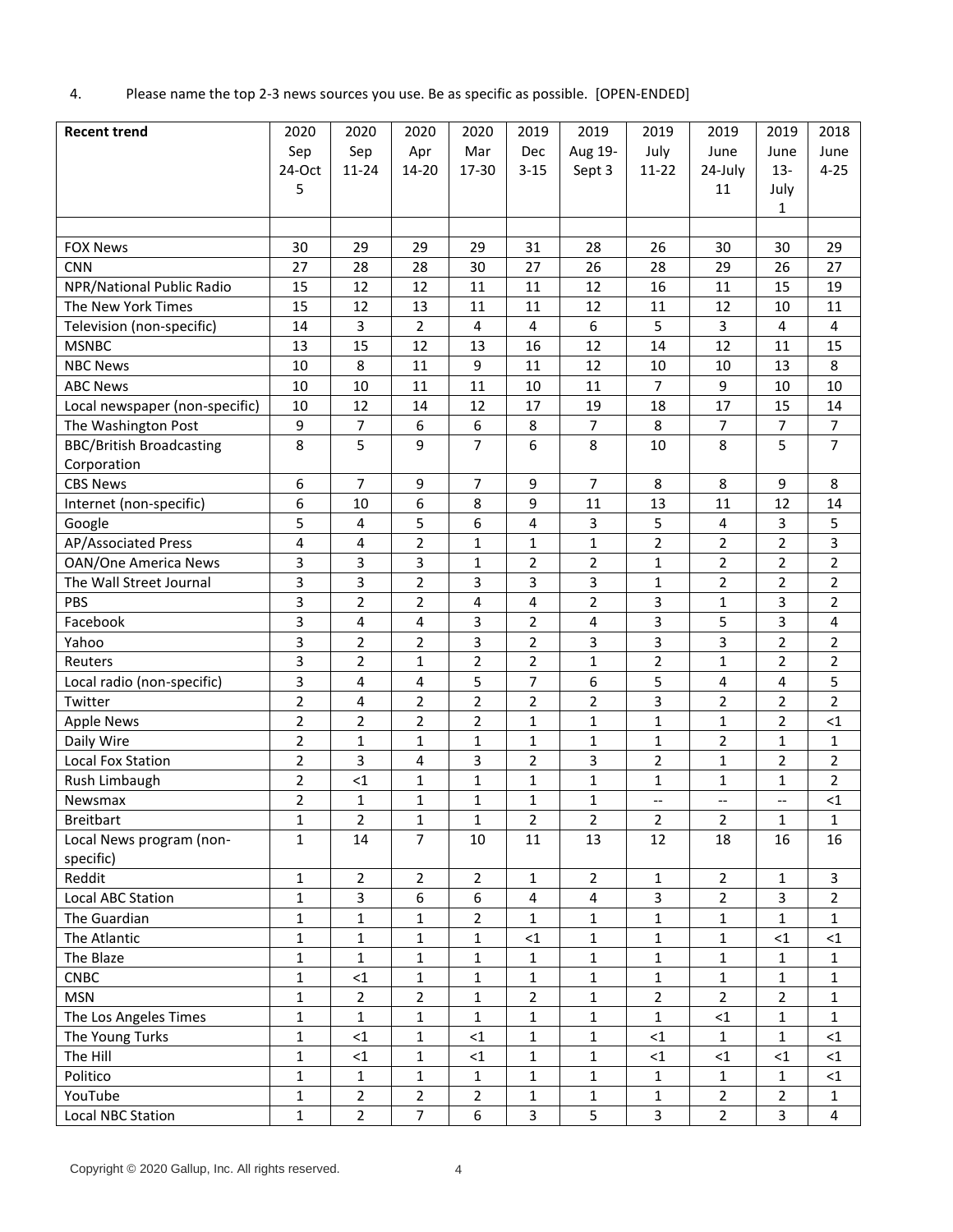| Al Jazeera/Bodu Bala Sena | $\mathbf{1}$             | $\mathbf{1}$   | $\mathbf{1}$ | $\mathbf{1}$             | $<$ 1          | $\mathbf{1}$            | $\mathbf{1}$   | $<$ 1                    | <1             | $\mathbf{1}$             |
|---------------------------|--------------------------|----------------|--------------|--------------------------|----------------|-------------------------|----------------|--------------------------|----------------|--------------------------|
| Word of mouth             | $\mathbf{1}$             | $\mathbf{1}$   | 2            | $\mathbf{1}$             | 1              | 1                       | $\mathbf{1}$   | 1                        | $\mathbf{1}$   | 1                        |
| <b>USA Today</b>          | $\mathbf{1}$             | $<$ 1          | $\mathbf{1}$ | $\mathbf{1}$             | $\mathbf{1}$   | $\overline{2}$          | $\overline{2}$ | $\mathbf{1}$             | $\mathbf{1}$   | $\mathbf{1}$             |
| The Huffington Post       | $\mathbf{1}$             | $\mathbf{1}$   | $\mathbf{1}$ | $\mathbf{1}$             | $\mathbf{1}$   | $\overline{2}$          | $\mathbf{1}$   | $\overline{2}$           | $\overline{2}$ | $\mathbf{1}$             |
| Podcast (non-specific)    | $\mathbf{1}$             | $<$ 1          | $\mathbf{1}$ | $<$ 1                    | $\mathbf{1}$   | $\mathbf{1}$            | $\mathbf{1}$   | $\overline{\phantom{a}}$ | $<$ 1          | $\overline{2}$           |
| <b>Local CBS Station</b>  | $\mathbf{1}$             | $\overline{2}$ | 4            | 5                        | 3              | $\overline{\mathbf{4}}$ | $\overline{2}$ | $\overline{2}$           | $\overline{2}$ | $\overline{2}$           |
| <b>Vice News</b>          | $\mathbf{1}$             | $<$ 1          | $\mathbf{1}$ | $<$ 1                    | $<$ 1          | $<$ 1                   | $-$            | $<$ 1                    | $<$ 1          | $\overline{\phantom{a}}$ |
| Talk radio (non-specific) | $\mathbf 1$              | $\mathbf{1}$   | $\mathbf{1}$ | $\overline{2}$           | $\overline{2}$ | $\mathbf{1}$            | $\overline{2}$ | $\overline{2}$           | $\overline{2}$ | $\overline{2}$           |
| C-SPAN                    | $\mathbf{1}$             | <1             | $<$ 1        | $<$ 1                    | $<$ 1          | $\leq$ 1                | $\leq$ 1       | $\mathbf{1}$             | $\mathbf{1}$   | $<$ 1                    |
| <b>Bloomberg News</b>     | $\mathbf{1}$             | $<$ 1          | $<$ 1        | $\mathbf{1}$             | $\mathbf{1}$   | <1                      | 1              | $\mathbf{1}$             | $\mathbf{1}$   | $\mathbf{1}$             |
| Phone/Smartphone (non-    | <1                       | $\leq 1$       | $\mathbf{1}$ | <1                       | $\leq 1$       | $\mathbf{1}$            | $\mathbf{1}$   | $\mathbf{1}$             | $\mathbf{1}$   | $\mathbf{1}$             |
| specific)                 |                          |                |              |                          |                |                         |                |                          |                |                          |
| Chicago Tribune           | <1                       | <1             | <1           | <1                       | $\mathbf{1}$   | $\leq$ 1                | $\leq$ 1       | $\leq$ 1                 | <1             | <1                       |
| The New Yorker            | $<$ 1                    | $<$ 1          | $<$ 1        | $\overline{\phantom{a}}$ | $<$ 1          | $<$ 1                   | $<$ 1          | $<$ 1                    | $<$ 1          | $\overline{\phantom{a}}$ |
| <b>Infowars</b>           | $\leq$ 1                 | <1             | $<$ 1        | $\leq$ 1                 | $\leq$ 1       | --                      | $<$ 1          | $<$ 1                    | $\leq$ 1       | <1                       |
| FiveThirtyEight/538.com   | $<$ 1                    | $<$ 1          | $<$ 1        | $\leq$ 1                 | $<$ 1          | $-$                     | <1             | $<$ 1                    | $<$ 1          | $\mathbf{1}$             |
| The Boston Globe          | $<$ 1                    | <1             | $<$ 1        | $<$ 1                    | $<$ 1          | 1                       | <1             | $<$ 1                    | $<$ 1          | $<$ 1                    |
| The Drudge Report         | $<$ 1                    | <1             | $\mathbf 1$  | $\mathbf{1}$             | $\mathbf{1}$   | 3                       | $\overline{2}$ | $\overline{2}$           | $\overline{2}$ | $\mathbf{1}$             |
| HLN/Headline News         | $<$ 1                    | $\mathbf{1}$   | $<$ 1        | $\leq$ 1                 | <1             | <1                      | $\mathbf{1}$   | $<$ 1                    | $\mathbf{1}$   | $\overline{2}$           |
| Magazine (non-specific)   | $<$ 1                    | $\leq$ 1       | $\leq$ 1     | $\leq$ 1                 | $\mathbf{1}$   | $\mathbf{1}$            | $\mathbf{1}$   | $\overline{2}$           | $\mathbf{1}$   | $\mathbf{1}$             |
| The New York Post         | $<$ 1                    | $\mathbf{1}$   | $<$ 1        | $\leq$ 1                 | $\mathbf{1}$   | $\mathbf{1}$            | <1             | <1                       | $<$ 1          | $<$ 1                    |
| The Skimm                 | $<$ 1                    | <1             | $<$ 1        | <1                       | $<$ 1          | $\mathbf{1}$            | <1             | <1                       | <1             | <1                       |
| Univision                 | $<$ 1                    | <1             | <1           | <1                       | $<$ 1          | <1                      | $-$            | $\overline{\phantom{a}}$ | $<$ 1          | $\mathbf{1}$             |
| POTUS/Sirius XM           | $<$ 1                    | <1             | <1           | <1                       | $\leq$ 1       | $<$ 1                   | $<$ 1          | $\mathbf{1}$             | $\mathbf{1}$   | <1                       |
| The Economist             | $<$ 1                    | <1             | $<1\,$       | $\mathbf{1}$             | <1             | $<$ 1                   | 1              | $\mathbf{1}$             | $\mathbf{1}$   | <1                       |
| RT/Russia Today           | $\overline{\phantom{a}}$ | <1             | <1           | <1                       | $<$ 1          | <1                      | $<$ 1          | $\mathbf{1}$             | $<$ 1          | $\mathbf{1}$             |
|                           |                          |                |              |                          |                |                         |                |                          |                |                          |
|                           |                          |                |              |                          |                |                         |                |                          |                |                          |
| Other                     | 25                       | 23             | 13           | 10                       | 9              | 8                       | 10             | 8                        | 11             | 17                       |
|                           |                          |                |              |                          |                |                         |                |                          |                |                          |
| No answer                 | $\mathbf{1}$             | $\mathbf{1}$   | $\mathbf{1}$ | $\mathbf{1}$             | $\mathbf{1}$   | $\mathbf{1}$            | $\overline{2}$ | $\mathbf{1}$             | $\overline{2}$ | 3                        |

Percentages total more than 100% due to multiple responses.

Responses with more than 1% mention are shown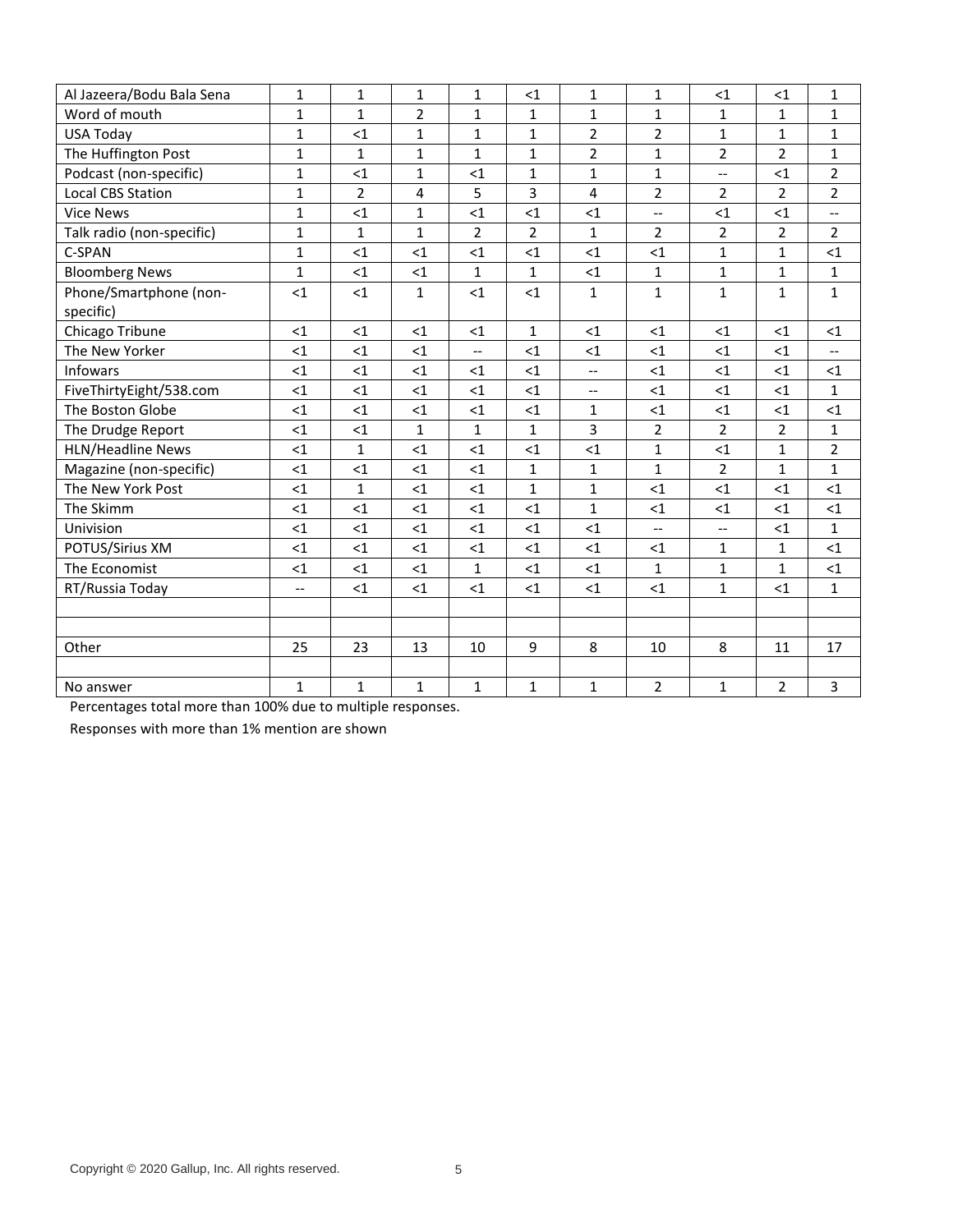# 5. How confident are you that you have the information you need to make an informed decision about the following? [RANDOM ORDER]

|                                                       |           | Some-     |           | Not       |                |
|-------------------------------------------------------|-----------|-----------|-----------|-----------|----------------|
| 2020 Sep 24-Oct 5                                     | Verv      | what      | Not very  | confident | N <sub>o</sub> |
|                                                       | confident | confident | confident | at all    | answer         |
|                                                       |           |           |           |           |                |
| Where and how to vote                                 | 79        | 15        |           |           | - 1            |
| The presidential election                             | 77        | 14        | 6         |           | $<$ 1          |
| Elections for U.S. Congress (U.S. House of            | 53        | 31        | 13        | 3         | $<$ 1          |
| Representatives and/or U.S. Senate)                   |           |           |           |           |                |
| Elections for state office (State legislature and/or  | 45        | 36        | 15        | 4         | $<$ 1          |
| governor)                                             |           |           |           |           |                |
| Elections for local offices (city and county offices) | 35        | 39        | 20        | 6         |                |

6. How closely have you been following news about the election this year?

|                   | Verv<br>Closely | Somewhat<br>closely | Not too<br>closely | Not<br>at all | <b>No</b><br>answer |
|-------------------|-----------------|---------------------|--------------------|---------------|---------------------|
|                   |                 |                     |                    |               |                     |
| 2020 Sep 24-Oct 5 | 59              | 28                  | 10                 |               |                     |

7. Compared with the last presidential election in 2016, are you – [ROTATED: paying more attention this year, paying the same amount of attention, paying less attention this year]?

|                   | More      | same | Less    | No answer |
|-------------------|-----------|------|---------|-----------|
|                   |           |      |         |           |
| 2020 Sep 24-Oct 5 | 20<br>۔ ب | -    | -<br>-- |           |

8. How often, if at all, do you use each of the following for staying up to date on news about the upcoming elections? [RANDOM ORDER]

| 2020 Sep 24-Oct 5                                            |       |        | Less than |       | No.    |
|--------------------------------------------------------------|-------|--------|-----------|-------|--------|
|                                                              | Daily | Weekly | weekly    | Never | answer |
|                                                              |       |        |           |       |        |
| A newspaper (in print, online, or on an app)                 | 32    | 20     | 21        | 28    | $<$ 1  |
| A television station (on television, online, or on an app)   | 49    | 20     | 18        | 13    | $<$ 1  |
| Online-only news websites that produce their own journalism  | 32    | 24     | 24        | 20    | $<$ 1  |
| A radio station (on the radio, online, or on an app)         | 30    | 17     | 23        | 30    | $<$ 1  |
| A magazine (in print, online, or on an app)                  | 7     | 14     | 29        | 51    | $<$ 1  |
| Direct communication with people in your local area (outside |       |        |           |       |        |
| of your household), including in person, on the phone, or    | 20    | 30     | 30        | 20    | $<$ 1  |
| online                                                       |       |        |           |       |        |
| A social media website or app                                | 42    | 15     | 15        | 28    | -1     |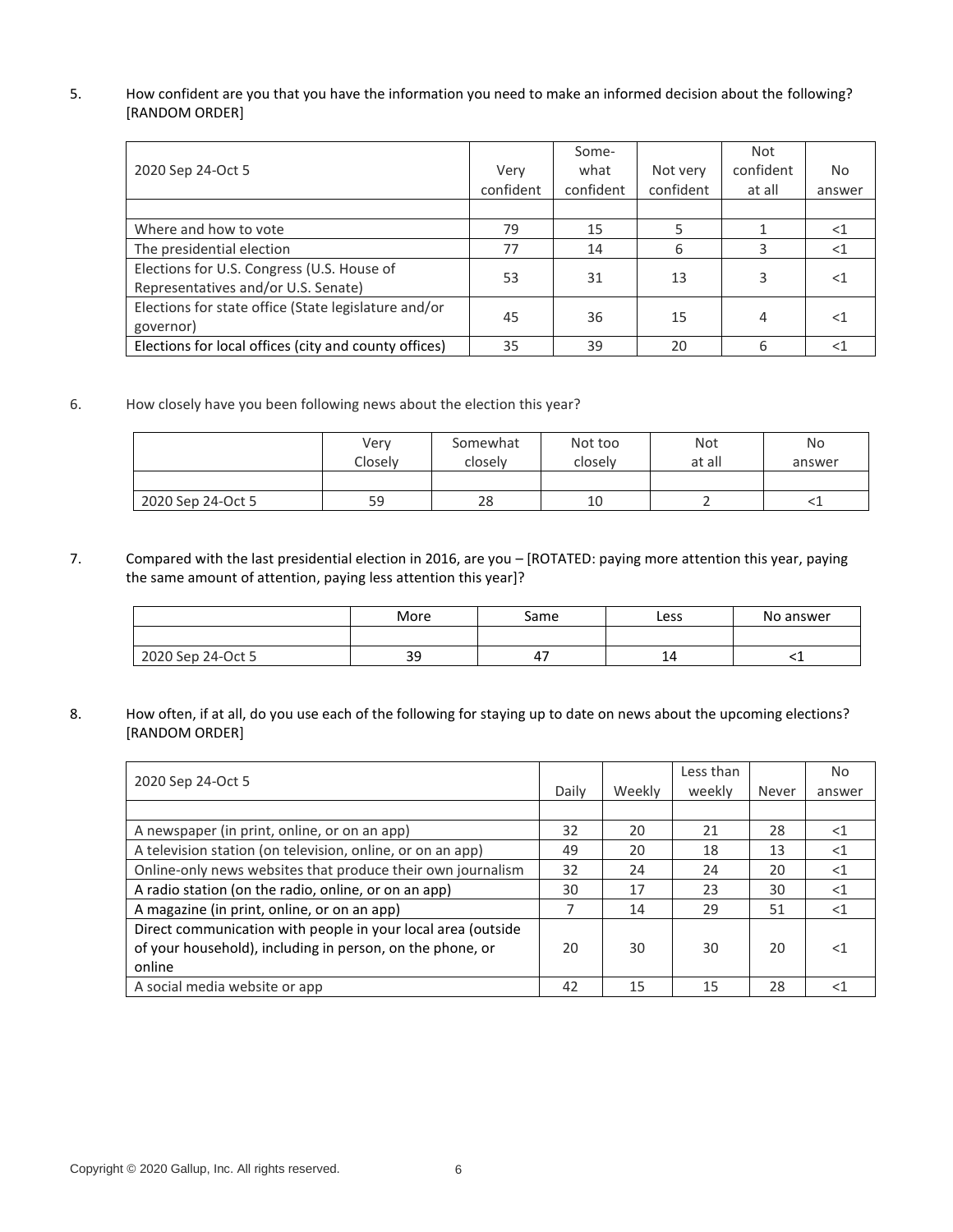8-1. In terms of the newspapers (print, online, or an app) you use for election news, are those -- primarily local newspapers based in your community, primarily national newspapers, both about equally?

|                   | Primarily<br>local | Primarily<br>national | Both about<br>equally | Do not<br>use | <b>No</b><br>answer |
|-------------------|--------------------|-----------------------|-----------------------|---------------|---------------------|
|                   |                    |                       |                       |               |                     |
| 2020 Sep 24-Oct 5 | 24                 | 26                    | 23                    | 28            |                     |

8-2. In terms of the television stations (on television, online, or an app) you use for election news, are those -- primarily local television news organizations based in your community, primarily national television news organizations, both about equally?

|                   | Primarily<br>local | Primarily<br>national | Both about<br>equally | Do not<br>use | <b>No</b><br>answer |
|-------------------|--------------------|-----------------------|-----------------------|---------------|---------------------|
|                   |                    |                       |                       |               |                     |
| 2020 Sep 24-Oct 5 | 15                 | 39                    | 32                    | 13            |                     |

8-3. In terms of the national television news stations (on television, online, or an app) you use for election news, are those -- primarily network television news stations (ABC, CBS, NBC, PBS), primarily cable television news stations (CNN, FOX, MSNBC), both about equally?

|                   | Primarily<br>network | Primarily<br>cable | Both about<br>equally | Do not<br>use | No<br>answer |
|-------------------|----------------------|--------------------|-----------------------|---------------|--------------|
|                   |                      |                    |                       |               |              |
| 2020 Sep 24-Oct 5 | 14                   | 31                 | ر ے                   | 28            |              |

9. In which format do you get **most** of your news about elections? [RANDOM ORDER]

|                                             | 2020 Sep 24-Oct 5 |
|---------------------------------------------|-------------------|
|                                             |                   |
| From a printed newspaper or magazine        |                   |
| From television                             | 30                |
| Online using a computer, smartphone, or app | 58                |
| From a radio                                | 8                 |
|                                             |                   |
| No answer                                   |                   |

10. Now thinking about news outlets that specialize in covering national politics, how much influence do you think these outlets have on voters' choices and actions in presidential elections?

|                   | A great deal | A fair amount |  | Only a little<br>None at all |  |
|-------------------|--------------|---------------|--|------------------------------|--|
|                   |              |               |  |                              |  |
| 2020 Sep 24-Oct 5 | 43           | 45            |  |                              |  |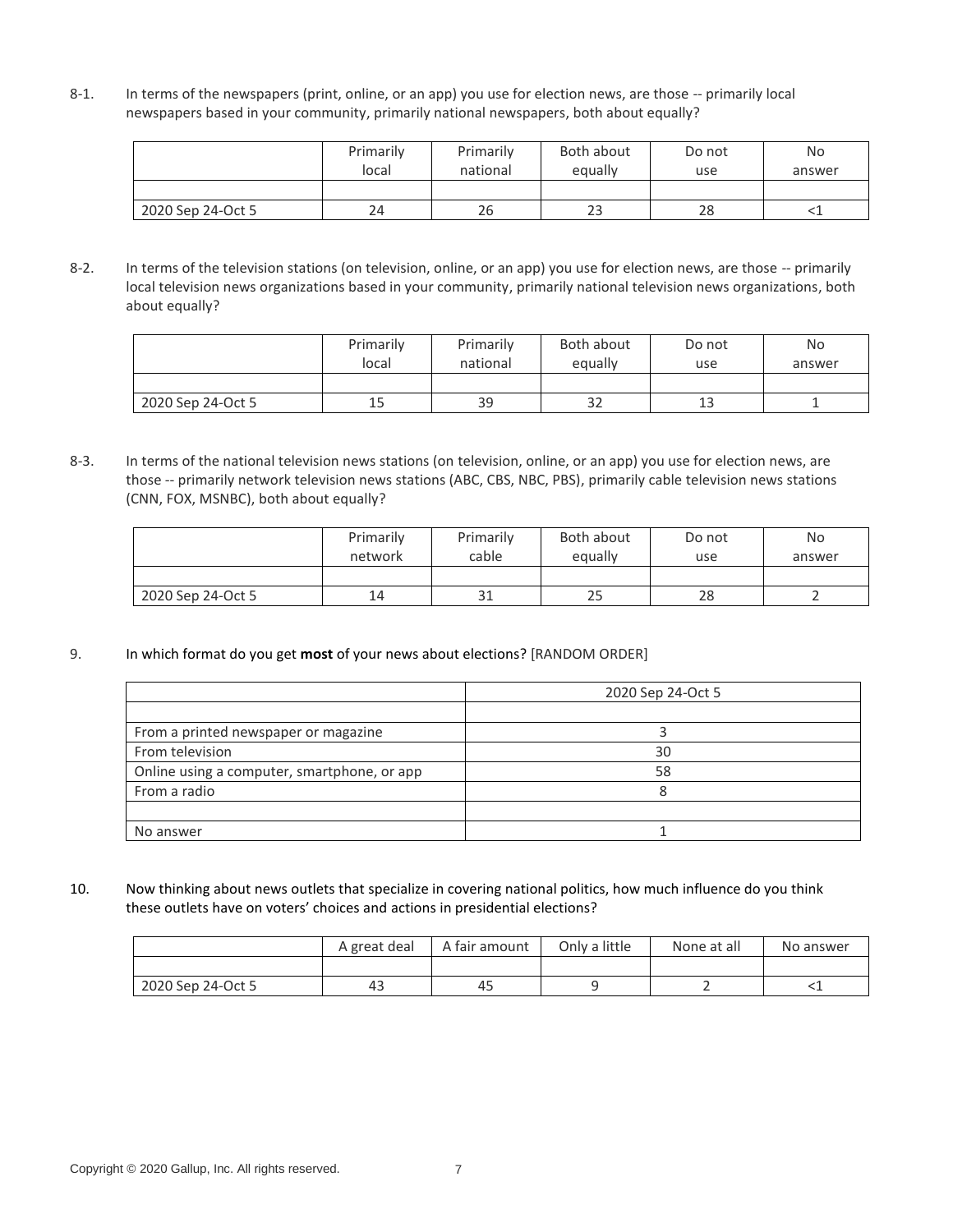11. Overall, how would you rate the coverage of the 2020 elections from each of the following? [RANDOM ORDER]

| 2020 Sep 24-Oct 5                                         | Excel- | Good | Only fair | Poor | N <sub>o</sub> |
|-----------------------------------------------------------|--------|------|-----------|------|----------------|
|                                                           | lent   |      |           |      | answer         |
|                                                           |        |      |           |      |                |
| National network TV news (ABC, NBC, CBS, PBS)             | 15     | 36   | 21        | 27   |                |
| National cable TV news (CNN, FOX, MSNBC)                  | 13     | 35   | 27        | 24   |                |
| Local TV news in your area                                | 7      | 42   | 35        | 14   | 3              |
| National newspapers (Wall Street Journal, New York Times, | 21     | 34   | 18        | 24   |                |
| Washington Post, USA Today)                               |        |      |           |      |                |
| Local newspapers in your area                             | 6      | 38   | 33        | 19   |                |
| Major internet companies (Facebook, Twitter, Google)      | 3      | 18   | 32        | 46   |                |
| Radio                                                     | 14     | 37   | 31        | 13   |                |
| The news source you use most often                        | 31     | 52   | 14        | 3    | $<$ 1          |

12. Next, how would you rate each of the following news sources' coverage of **the accuracy of statements and proposals made by candidates**? [RANDOM ORDER]

|                                                                                          |               |      | Only |      |        | No     |
|------------------------------------------------------------------------------------------|---------------|------|------|------|--------|--------|
| 2020 Sep 24-Oct 5                                                                        | ent           | Good | fair | Poor | Unsure | answer |
|                                                                                          |               |      |      |      |        |        |
| National network TV news (ABC, NBC, CBS, PBS)                                            | 13            | 31   | 20   | 31   | 5      | $<$ 1  |
| National cable TV news (CNN, FOX, MSNBC)                                                 | 9             | 23   | 28   | 36   | 4      |        |
| Local TV news in your area                                                               | 6             | 34   | 28   | 17   | 13     |        |
| National newspapers (Wall Street Journal, New York<br>Times, Washington Post, USA Today) | 17            | 28   | 16   | 29   | 9      |        |
| Local newspapers in your area                                                            | 6             | 31   | 26   | 18   | 18     |        |
| Major internet companies (Facebook, Twitter, Google)                                     | $\mathfrak z$ | 11   | 24   | 54   | 9      |        |
| Radio                                                                                    | 11            | 32   | 22   | 13   | 20     |        |
| The news source you use most often                                                       | 30            | 45   | 18   | 5    |        | $<$ 1  |

13. Next, how would you rate each of the following news sources' coverage of **the top issue concerns of people like you**? [RANDOM ORDER]

| 2020 Sep 24-Oct 5                                    |     |      | Only |      |                                                                                        | No.    |
|------------------------------------------------------|-----|------|------|------|----------------------------------------------------------------------------------------|--------|
|                                                      | ent | Good | fair | Poor | Unsure<br>32<br>5<br>32<br>5<br>18<br>11<br>29<br>9<br>20<br>16<br>51<br>9<br>15<br>21 | answer |
|                                                      |     |      |      |      |                                                                                        |        |
| National network TV news (ABC, NBC, CBS, PBS)        | 9   | 31   | 23   |      |                                                                                        |        |
| National cable TV news (CNN, FOX, MSNBC)             | 8   | 27   | 27   |      |                                                                                        |        |
| Local TV news in your area                           | 6   | 32   | 31   |      |                                                                                        |        |
| National newspapers (Wall Street Journal, New York   | 14  | 27   | 20   |      |                                                                                        |        |
| Times, Washington Post, USA Today)                   |     |      |      |      |                                                                                        |        |
| Local newspapers in your area                        | 6   | 29   | 29   |      |                                                                                        |        |
| Major internet companies (Facebook, Twitter, Google) | 3   | 13   | 23   |      |                                                                                        |        |
| Radio                                                | 10  | 30   | 23   |      |                                                                                        |        |
| The news source you use most often                   | 26  | 47   | 17   | 6    |                                                                                        | $<$ 1  |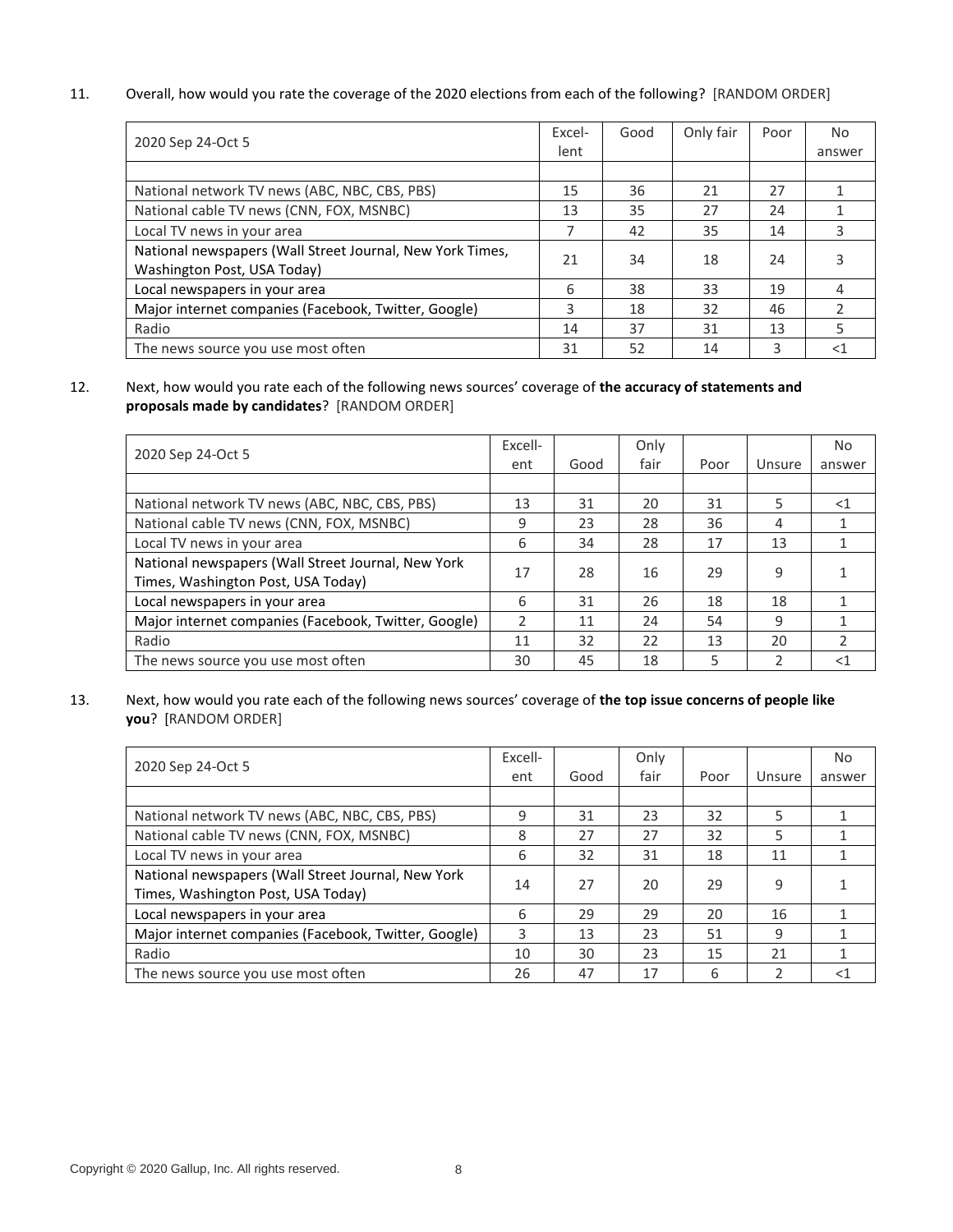14. Next, how would you rate each of the following news sources' coverage of **the voting process (for both citizens voting in elections and local election officials overseeing elections)**? [RANDOM ORDER]

| 2020 Sep 24-Oct 5                                    |     |      | Only |      |        | No.    |
|------------------------------------------------------|-----|------|------|------|--------|--------|
|                                                      | ent | Good | fair | Poor | Unsure | answer |
|                                                      |     |      |      |      |        |        |
| National network TV news (ABC, NBC, CBS, PBS)        | 9   | 31   | 21   | 27   | 11     | 1      |
| National cable TV news (CNN, FOX, MSNBC)             | 8   | 27   | 25   | 28   | 11     |        |
| Local TV news in your area                           | 10  | 34   | 23   | 16   | 16     |        |
| National newspapers (Wall Street Journal, New York   | 11  | 27   | 19   | 26   | 16     | 2      |
| Times, Washington Post, USA Today)                   |     |      |      |      |        |        |
| Local newspapers in your area                        | 10  | 33   | 21   | 16   | 18     |        |
| Major internet companies (Facebook, Twitter, Google) | 5   | 19   | 21   | 42   | 13     |        |
| Radio                                                | 9   | 29   | 21   | 14   | 26     |        |
| The news source you use most often                   | 24  | 44   | 17   | 8    | 6      |        |

#### **ELECTION INFORMATION OVERLOAD**

15. Does the amount of information available about politics and elections today make it – [ROTATED: easy to be wellinformed because there are many sources of information that are easily accessed through digital technologies, hard to be well-informed because there are many sources of information that need to be sorted through to determine what is true or important]?

|                          | 2020 Sep 24-Oct 5 |
|--------------------------|-------------------|
|                          |                   |
| Easy to be well-informed | 32                |
| Hard to be well-informed | 68                |
|                          |                   |
| No answer                |                   |

16. If you feel overwhelmed by the political and election information you get, what are you most likely to do? [RANDOM ORDER]

|                                                                   | 2020 Sep 24-Oct 5 |
|-------------------------------------------------------------------|-------------------|
|                                                                   |                   |
| Pick one or two sources you trust and only pay attention to those | 22                |
| Try and consult a variety of sources to see where they agree on   | 26                |
| facts                                                             |                   |
| Rely on friends, family, or others to help you sort out what you  | 4                 |
| need to know                                                      |                   |
| Take a break from election and political news                     | 27                |
|                                                                   |                   |
| Does not apply/Don't feel overwhelmed                             | 20                |
|                                                                   |                   |
| No answer                                                         | $<$ 1             |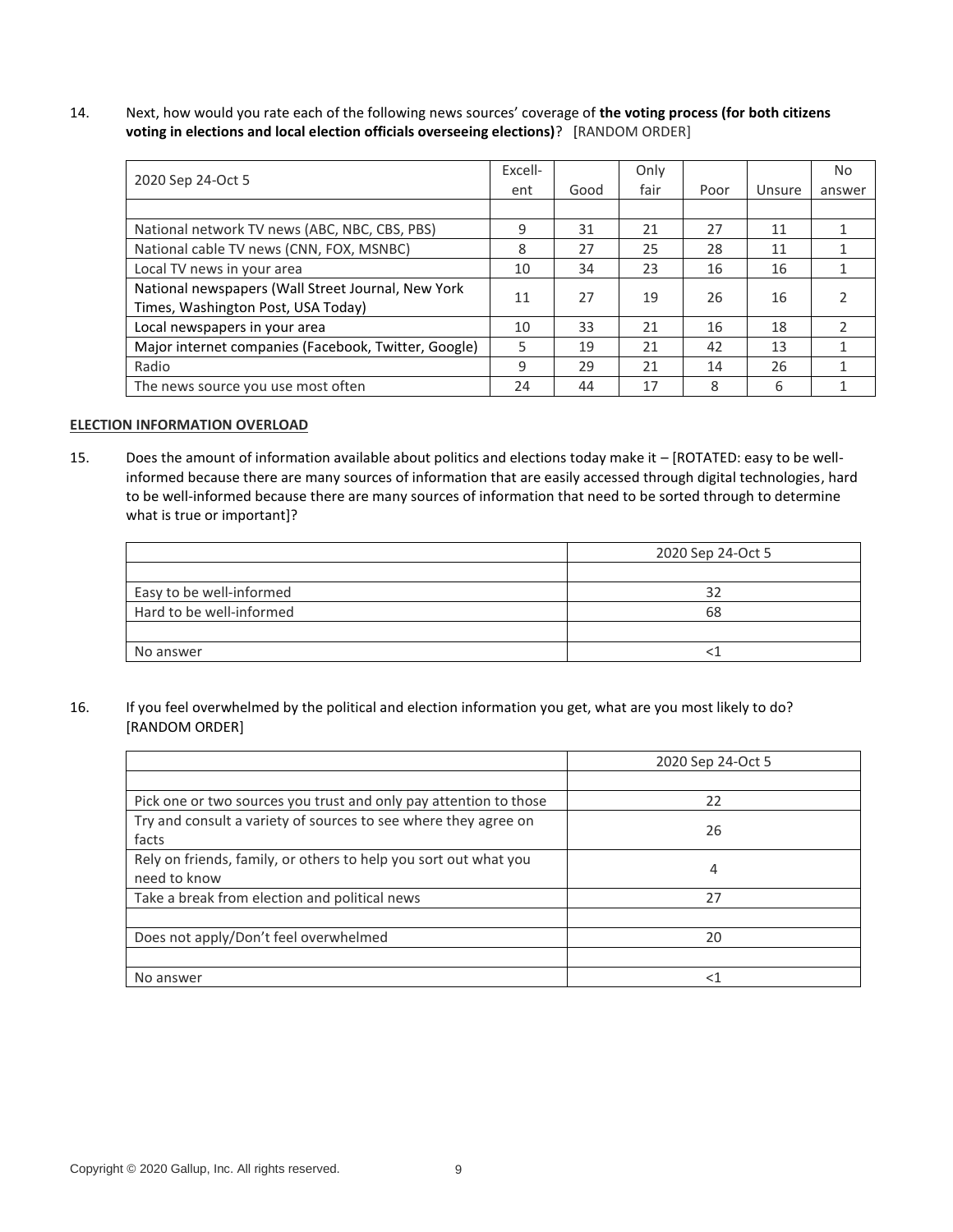### 17. Please indicate your level of agreement with the following statement.

"I don't need to search for election news, it comes to me."

|                   | Strongly<br>agree | Somewhat<br>agree | Neither<br>agree nor<br>disagree | Somewhat<br>disagree | Strongly<br>disagree | No<br>answer |
|-------------------|-------------------|-------------------|----------------------------------|----------------------|----------------------|--------------|
|                   |                   |                   |                                  |                      |                      |              |
| 2020 Sep 24-Oct 5 | 19                | 34                | 24                               | 15                   |                      |              |

#### **SOCIAL MEDIA**

The next set of questions are about major internet companies such as Facebook, Google, and Twitter.

- 18. NOT ASKED
- 19. Generally speaking, how much influence do you think major internet companies have on voters' choices and actions in presidential elections?

|                   | A great deal | A fair amount | Only a little | None at all | No answer |
|-------------------|--------------|---------------|---------------|-------------|-----------|
|                   |              |               |               |             |           |
| 2020 Sep 24-Oct 5 | 50           | 36            | 10            |             |           |

20. Overall, how are major internet companies doing in each of the following areas related to the 2020 elections? [RANDOM ORDER]

| 2020 Sep 24-Oct 5                                                                                                              |               | Good | Only fair | Poor                             | No.    |
|--------------------------------------------------------------------------------------------------------------------------------|---------------|------|-----------|----------------------------------|--------|
|                                                                                                                                | lent          |      |           | 29<br>71<br>48<br>44<br>57<br>20 | answer |
|                                                                                                                                |               |      |           |                                  |        |
| Allowing people to express their opinions                                                                                      | 15            | 33   | 21        |                                  |        |
| Preventing the spread of false or misleading information                                                                       | 1             | 6    | 21        |                                  |        |
| Helping voters understand key election issues                                                                                  | $\mathcal{P}$ | 14   | 34        |                                  |        |
| Helping voters learn more about the candidates for public<br>office                                                            | 3             | 17   | 35        |                                  |        |
| Promoting civil discussions about the election                                                                                 |               | 12   | 27        |                                  |        |
| Promoting citizen participation in the election (helping voters<br>know how and where to register, vote, volunteer, or donate) | 12            | 36   | 29        |                                  |        |

21. Compared with the 2016 elections, do you think major internet companies' handling of election-related information has been better, worse, or about the same?

|                   | <b>Better</b> | Worse | About the same | No answer |
|-------------------|---------------|-------|----------------|-----------|
|                   |               |       |                |           |
| 2020 Sep 24-Oct 5 | 10            | 50    | 39             |           |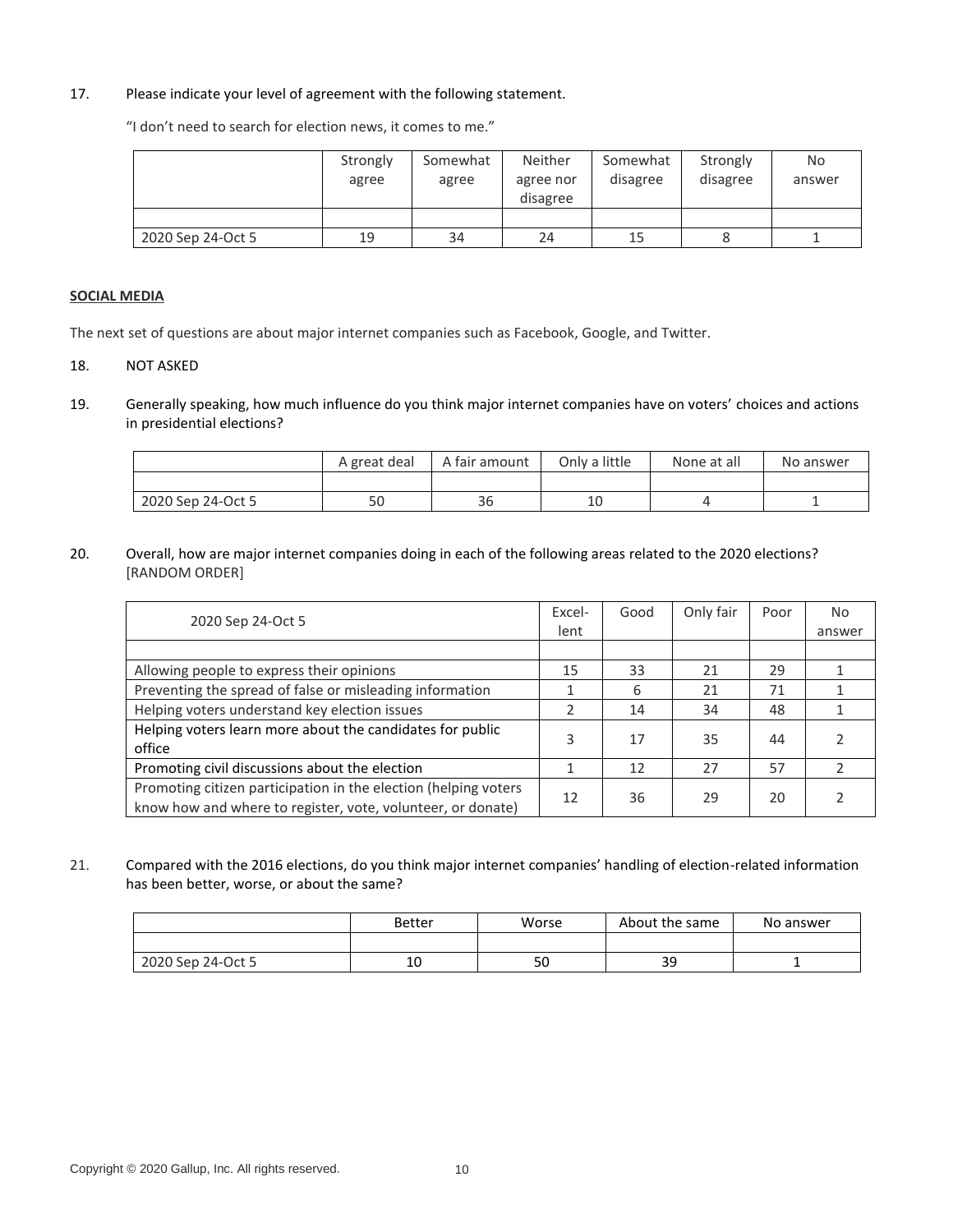### **UNCERTAIN OUTCOME**

22. How long do you think it will take before the winner of the presidential election is known?

|                                             | 2020 Sep 24-Oct 5 |
|---------------------------------------------|-------------------|
|                                             |                   |
| Immediately, on the evening of Election Day |                   |
| One to three days after Election Day        | 25                |
| About a week or two after Election Day      | 26                |
| About a month after Election Day            | 17                |
| Longer than that                            | 11                |
|                                             |                   |
| No answer                                   |                   |

23. Which do you think is more likely to occur if the election outcome is close and it is not immediately clear who won the election – [ROTATED: news organizations will wait to declare a winner and will agree on who the winner is once they are certain of the outcome, some news organizations will declare Donald Trump the winner and other organizations will declare Joe Biden the winner]?

|                                                                | 2020 Sep 24-Oct 5 |
|----------------------------------------------------------------|-------------------|
|                                                                |                   |
| Will wait to declare winner/Agree on who winner is             | 25                |
| Some will declare Trump the winner and some will declare Biden | 75                |
| the winner                                                     |                   |
|                                                                |                   |
| No answer                                                      |                   |

24. If the election outcome were in doubt, which of the following would you pay most attention to in order to know who won? [RANDOM ORDER]

|                               | 2020 Sep 24-Oct 5 |
|-------------------------------|-------------------|
|                               |                   |
| National network TV news      | 25                |
| National newspapers           | 15                |
| National cable TV news        | 24                |
| Online searches               | 19                |
| The candidates themselves     | 10                |
| Local TV news in your area    | 6                 |
| Local newspapers in your area |                   |
|                               |                   |
| No answer                     |                   |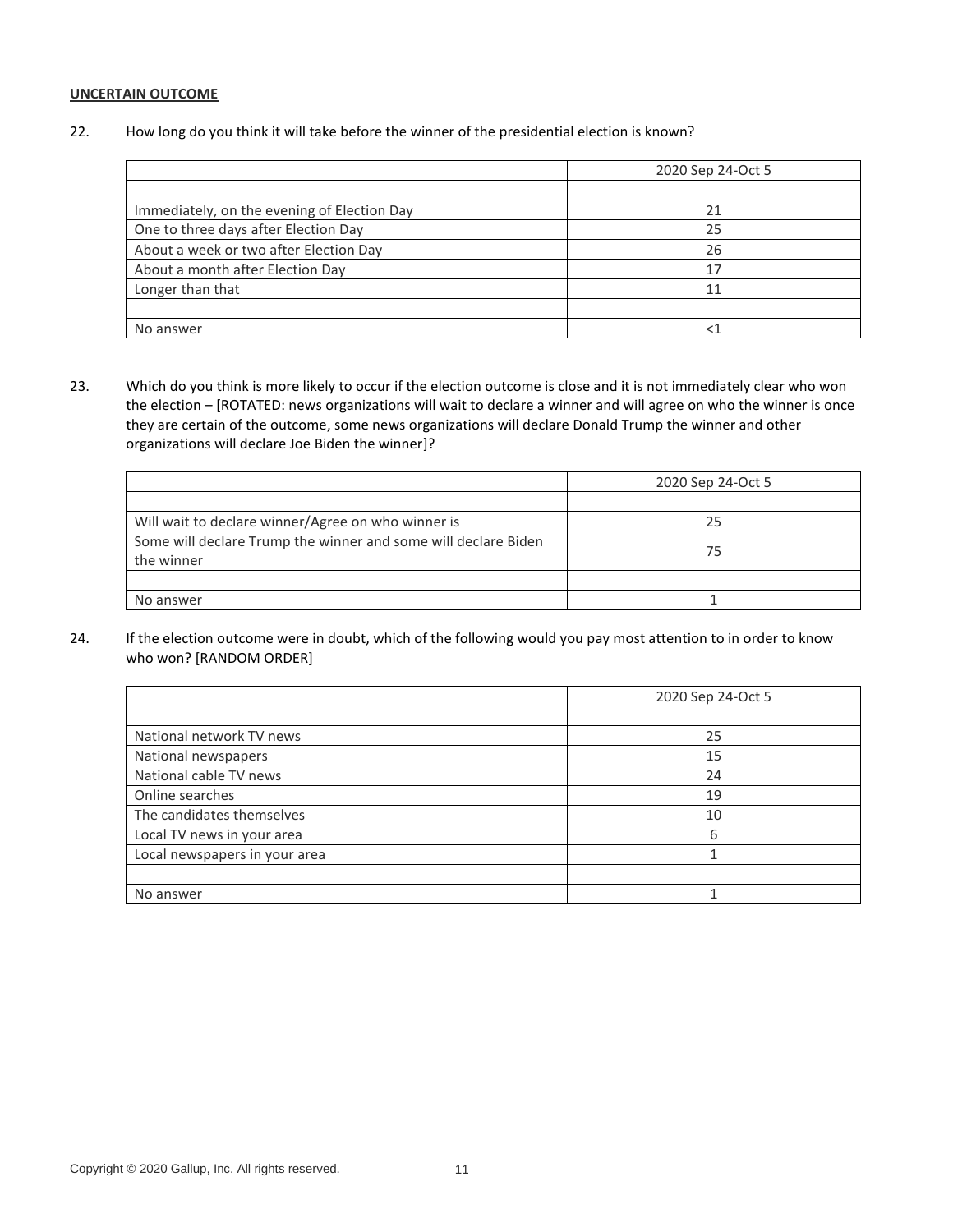25. If the winner of the presidential election is not known right away, do you think each of the following news sources will do more to help voters understand when and how we will know the winner and who it is, or do more to confuse voters about the outcome? [RANDOM ORDER]

|                                                                                          | Do more to  | Do more    |        |
|------------------------------------------------------------------------------------------|-------------|------------|--------|
| 2020 Sep 24-Oct 5                                                                        | help voters | to confuse | No.    |
|                                                                                          | understand  | voters     | answer |
|                                                                                          |             |            |        |
| National network TV news (ABC, NBC, CBS, PBS)                                            | 54          | 45         |        |
| National cable TV news (CNN, FOX, MSNBC)                                                 | 30          | 68         |        |
| Local TV news in your area                                                               | 60          | 38         |        |
| National newspapers (Wall Street Journal, New York Times, Washington<br>Post, USA Today) | 54          | 45         |        |
| Local newspapers in your area                                                            | 59          | 39         |        |
| Major internet companies (Facebook, Twitter, Google)                                     | 15          | 84         |        |

#### **AUDIENCE AND BIAS**

- 26. Do you think most journalists working at the news source you use most often would rather see the same presidential candidate win, or do you think the journalists working at that organization differ in who they want to see win?
- 27. Does it bother you that the journalists at the news source you rely on most would rather see the same presidential candidate win, or not?

|                                             | 2020 Sep 24-Oct 5 |
|---------------------------------------------|-------------------|
|                                             |                   |
| Most journalists want same candidate to win | 46                |
| (Bothers me)                                | (13)              |
| (Does not bother me)                        | (32)              |
| (No answer)                                 | (1)               |
|                                             |                   |
| Differ in who they want to win              | 34                |
|                                             |                   |
| <b>Unsure</b>                               | 19                |
|                                             |                   |
| No answer                                   |                   |

28. Which candidate do you think journalists at the news source you rely on most would rather see win?

|                                             | 2020 Sep 24-Oct 5 |
|---------------------------------------------|-------------------|
|                                             |                   |
| Most journalists want same candidate to win | 46                |
| (Want Donald Trump to win)                  | (13)              |
| (Want Joe Biden to win)                     | (30)              |
| (Unsure who they want to win)               | (2)               |
| (No answer)                                 | (1)               |
|                                             |                   |
| Differ in who they want to win              | 34                |
|                                             |                   |
| <b>Unsure</b>                               | 19                |
|                                             |                   |
| No answer                                   | 1                 |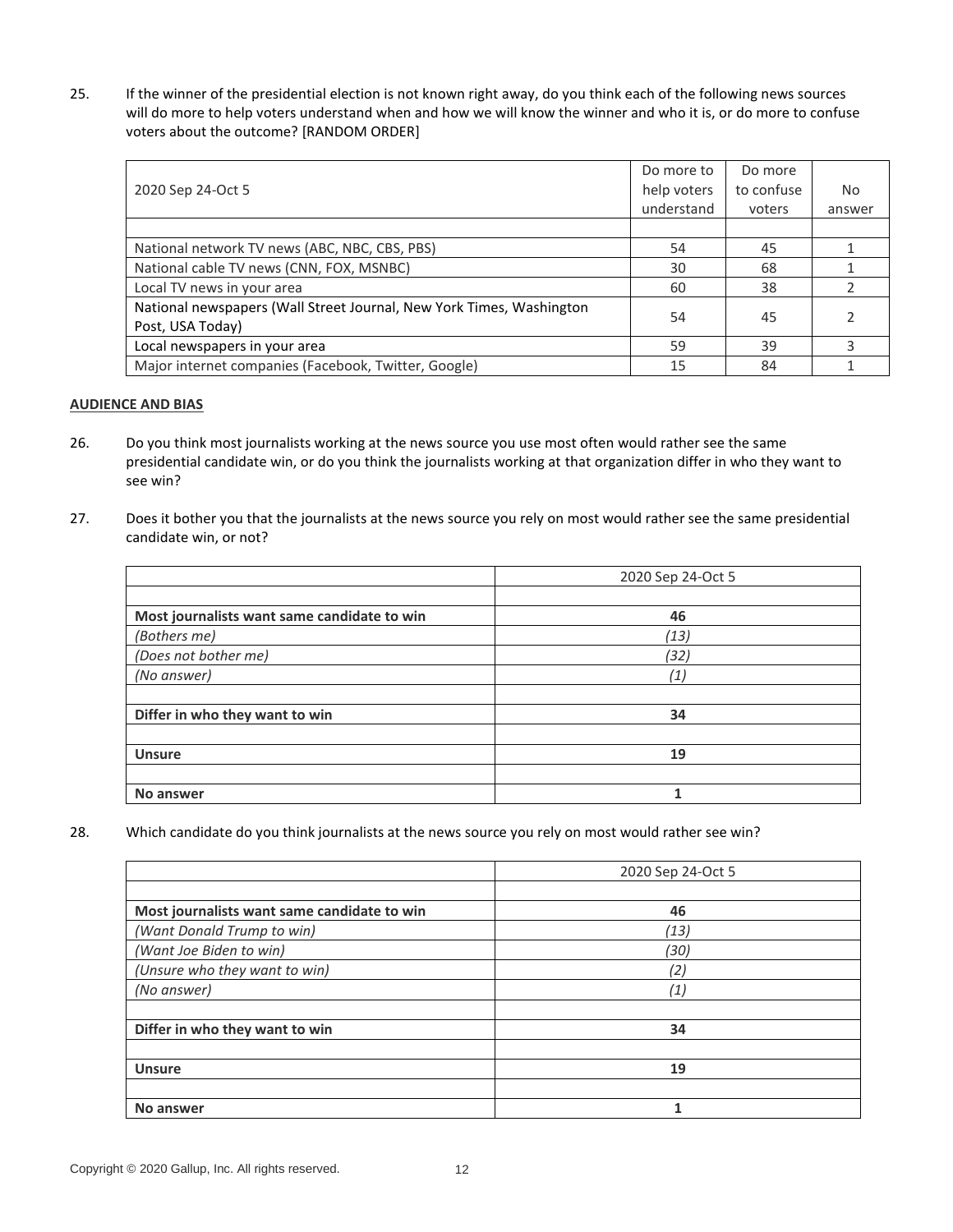#### **VIEWS OF THE OTHER SIDE**

#### Q.29-30 AND 31-32 ROTATED IN PAIRS

## 29. Please indicate your level of agreement with the following statement.

Democratic Party elected officials are destroying America as we know it.

| 2020 Sep 24-Oct 5 | Strongly<br>agree | Agree | Neither<br>agree nor<br>disagree | <b>Disagree</b> | Strongly<br>disagree | No<br>answer |
|-------------------|-------------------|-------|----------------------------------|-----------------|----------------------|--------------|
|                   |                   |       |                                  |                 |                      |              |
| National adults   | 29                | 11    | 13                               | 17              | 29                   |              |
|                   |                   |       |                                  |                 |                      |              |
| Democrats         |                   |       | 9                                | 28              | 58                   | <1           |
| Independents      | 23                | 18    | 24                               | 18              | 17                   |              |
| Republicans       | 73                | 17    | 6                                |                 |                      |              |

30. We will ask the same question to 100 randomly selected Republican Party voters. How many out of 100 Republican voters would you guess will strongly agree or agree that "Democratic Party elected officials are destroying America as we know it"?

Please enter a number between 0 and 100 below.

| 2020 Sep 24-Oct 5 | National<br>adults | Democrats | Independents | Republicans |
|-------------------|--------------------|-----------|--------------|-------------|
|                   |                    |           |              |             |
| 0%-25%            | 3                  | 4         | ς            |             |
| 26%-50%           | 8                  | 11        | 9            |             |
| 51%-75%           | 16                 | 22        | 17           | 8           |
| 76%-100%          | 71                 | 62        | 70           | 85          |
| No answer         |                    |           |              |             |
|                   |                    |           |              |             |
| Mean              | 82.7               | 78.4      | 82.6         | 88.8        |
| Median            | 90                 | 85        | 90           | 95          |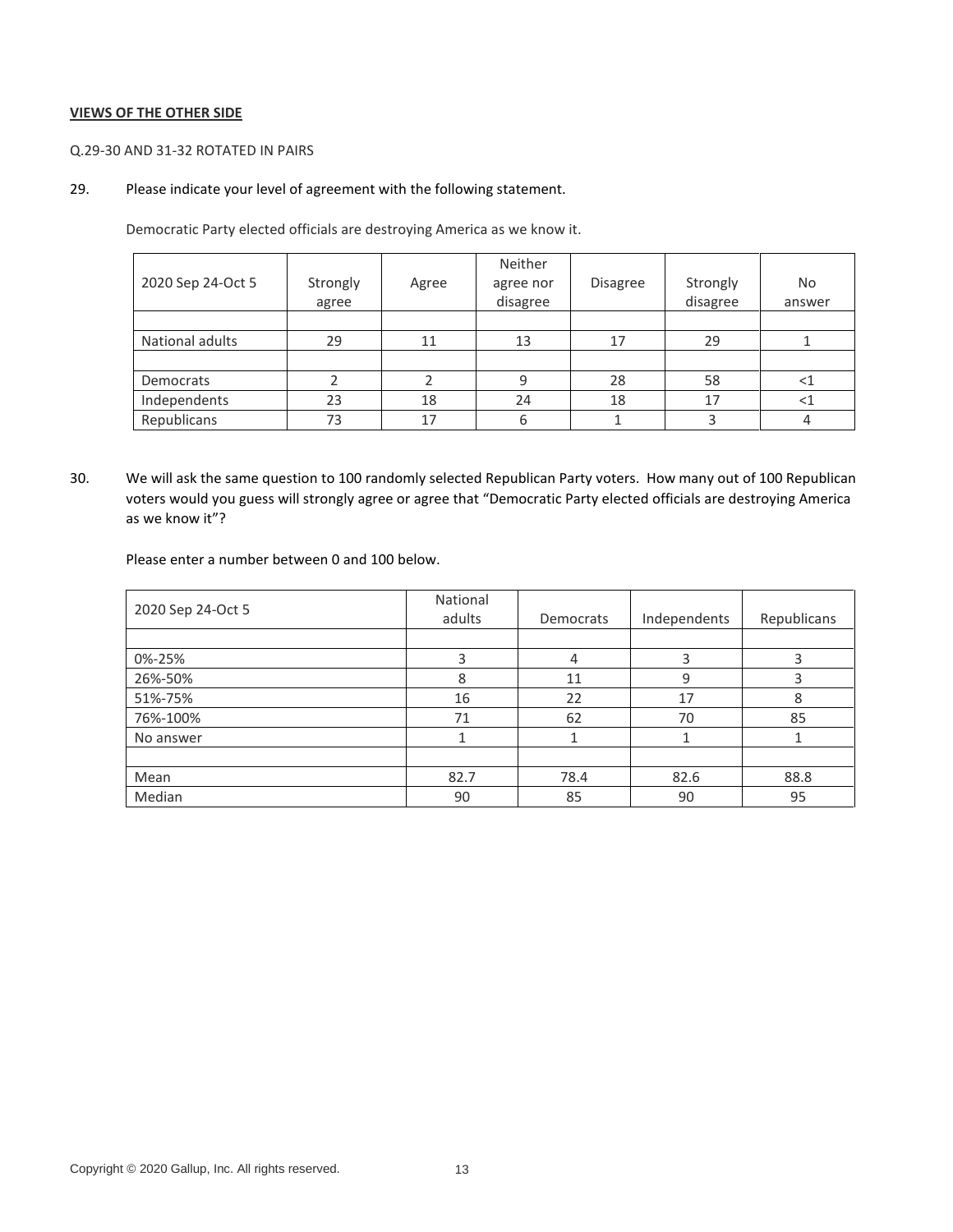## 31. Please indicate your level of agreement with the following statement.

| 2020 Sep 24-Oct 5 | Strongly<br>agree | Agree | Neither<br>agree nor<br>disagree | <b>Disagree</b> | Strongly<br>disagree | No<br>answer |
|-------------------|-------------------|-------|----------------------------------|-----------------|----------------------|--------------|
|                   |                   |       |                                  |                 |                      |              |
| National adults   | 35                | 16    | 11                               | 11              | 25                   |              |
|                   |                   |       |                                  |                 |                      |              |
| Democrats         | 66                | 22    |                                  |                 |                      |              |
| Independents      | 29                | 20    | 20                               | 12              | 18                   |              |
| Republicans       |                   |       | 8                                | 18              | 66                   |              |

Republican Party elected officials are destroying America as we know it.

32. We will ask the same question to 100 randomly selected Democratic Party voters. How many out of 100 Democratic voters would you guess will strongly agree or agree that "Republican Party elected officials are destroying America as we know it"?

Please enter a number between 0 and 100 below.

| 2020 Sep 24-Oct 5 | National<br>adults | Democrats | Independents | Republicans |
|-------------------|--------------------|-----------|--------------|-------------|
|                   |                    |           |              |             |
| 0%-25%            | $\overline{4}$     |           | 4            | 6           |
| 26%-50%           |                    |           | 9            |             |
| 51%-75%           | 17                 | 18        | 17           | 14          |
| 76%-100%          | 72                 | 74        | 69           | 72          |
| No answer         | 2                  |           |              |             |
|                   |                    |           |              |             |
| Mean              | 82.9               | 84.2      | 81.7         | 82.7        |
| Median            | 90                 | 90        | 90           | 95          |